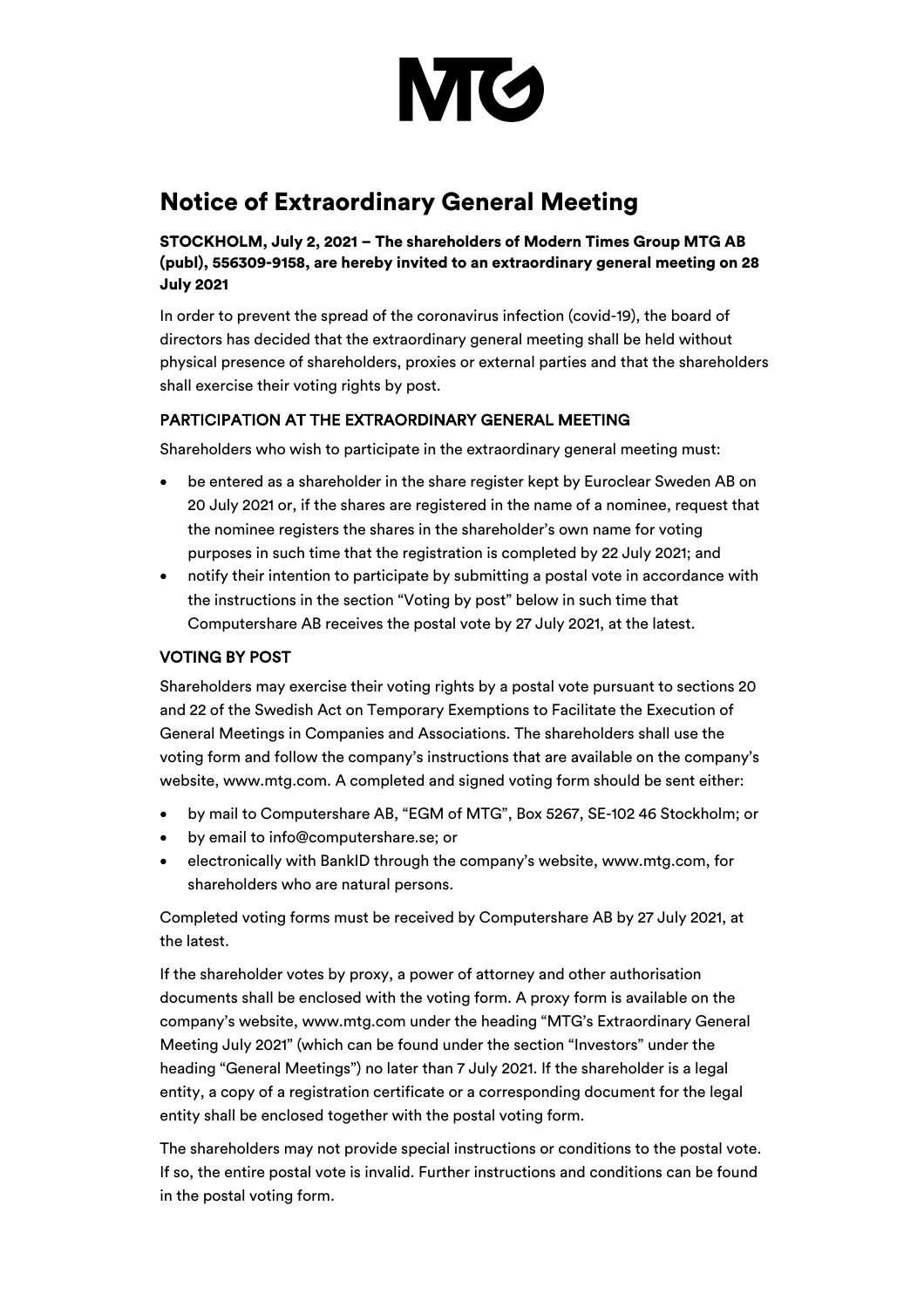# PROPOSED AGENDA

- 1. Opening of the meeting
- 2. Election of chairman of the meeting
- 3. Election of two persons to verify the minutes of the meeting
- 4. Preparation and approval of the voting list
- 5. Approval of the agenda
- 6. Determination of whether the meeting was duly convened
- 7. Resolution on:
	- a) A directed issue of class C shares
	- b) Acquisition of own class C shares
- 8. Resolution on transfer of own class B shares to the sellers of Playsimple Games Private Limited
- 9. Resolution on transfer of own class B shares through an accelerated bookbuilding procedure
- 10. Closing of the meeting

# THE BOARD OF DIRECTORS' PROPOSALS

## Item 2: Election of chairman of the meeting

The board of directors proposes that advokat Fredrik Palm, or in his absence, any person appointed by him, is elected chairman of the meeting.

## Item 3: Election of two persons to verify the minutes of the meeting

The board of directors proposes that Henrik Nyblom, representing Swedbank Robur, and Johan Ståhl, representing Lannebo Fonder, or, if one or both of them are absent, any person or persons appointed by the board of directors, are elected to verify the minutes of the meeting.

The assignment to verify the minutes shall also include verifying the voting list and that the received postal votes are correctly reflected in the minutes.

## Item 4: Preparation and approval of the voting list

The board of directors proposes that the voting list prepared by Computershare AB based on the company's share register and the postal votes received by the company (and verified and approved by the persons that are elected to verify the minutes of the meeting) is approved as voting list for the meeting.

# Item 7: Resolution on (a) a directed issue of class C shares and (b) acquisition of own class C shares

## **Background**

MTG Gaming AB, a subsidiary of the company, has entered into share sale and purchase agreements (the "SPAs") regarding the purchase of shares in Playsimple Games Private Limited ("PGPL"). Under the SPAs, the purchase price shall be paid partly in cash and partly in class B shares in the company. The company, MTG Gaming AB and the sellers have entered into an investment agreement in respect of the consideration payable in class B shares (the "Investment Agreement"). The SPAs and the Investment Agreement are hereinafter collectively referred to as the "Transaction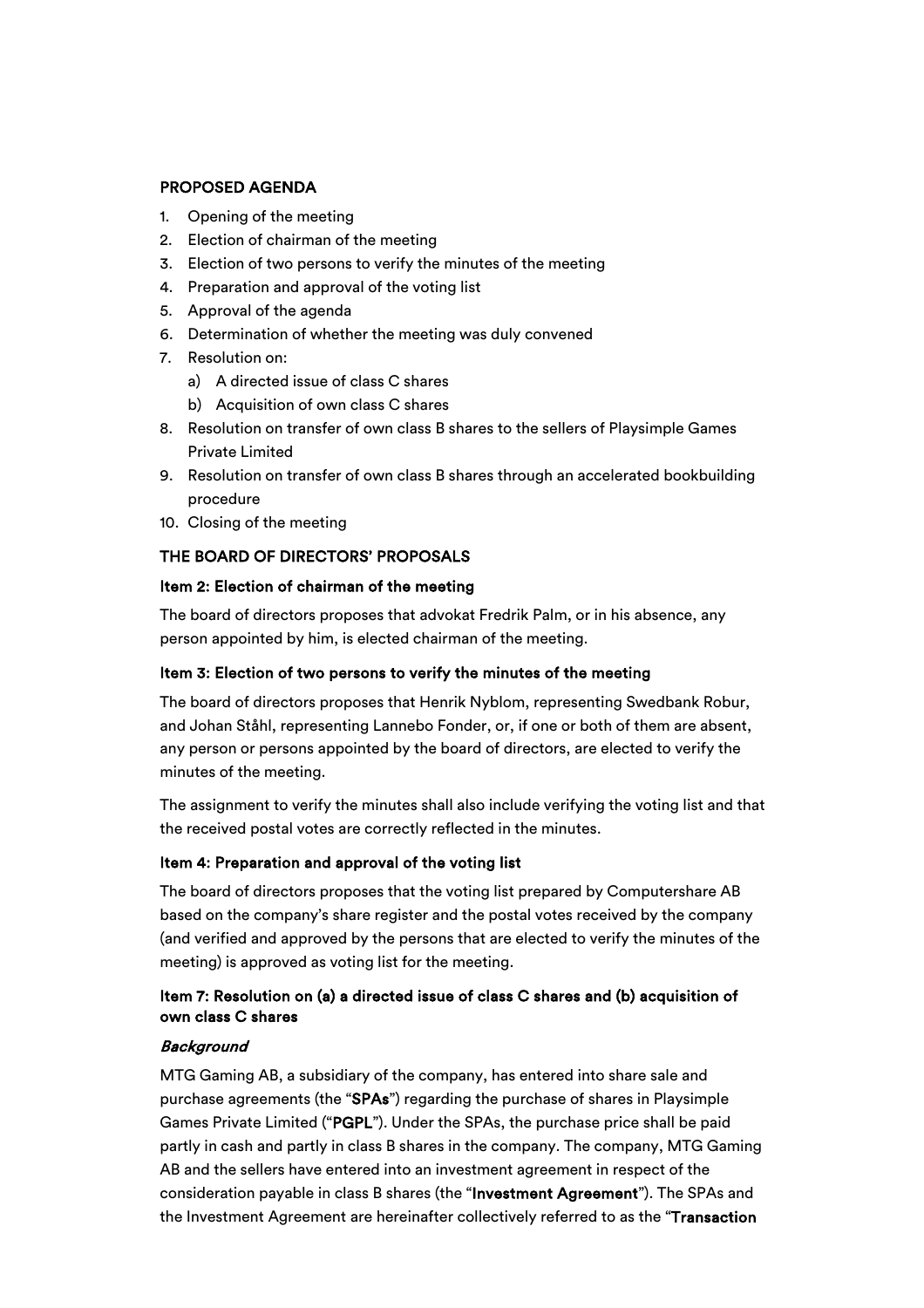## Agreements".

Due to the exchange control laws of India, the sellers' country of residence, the sellers cannot acquire any shares in the company without the approval of the Reserve Bank of India ("RBI"). Therefore, the company is currently unable to issue the class B shares directly to the sellers. In the event that RBI approval is not granted, the Transaction Agreements contemplate that the corresponding amount shall be paid in cash.

The board of directors notes that, if the extraordinary general meeting resolves in accordance with proposals  $7 a$ ) – b), 8 and 9, the company will consider the 6,194,343 issued class C shares to have reduced the authorisation for the Board to resolve on new issues of class B shares which was resolved on by the annual general meeting held on 18 May 2021.

# Item 7 a): Resolution on a directed issue of class C shares

The board of directors proposes, for the purposes of securing delivery of class B shares to the sellers of PGPL following the approval of RBI and as a hedge against the cash payment due in the event that RBI approval is not granted, in accordance with the terms of the Transaction Agreements, that the extraordinary general meeting resolve on a directed issue of class C shares in accordance with the following.

- A maximum of 6,194,343 class C shares shall be issued.
- The right to subscribe for the new class C shares shall, with deviation from the shareholders' preferential rights, rest with Nordea Bank Abp, filial i Sverige (who shall have entered into an agreement with the company in respect of a repurchase in accordance with item 7 b) below).
- Subscription for the new class C shares shall be made no later than 31 August 2021.
- The subscription price shall correspond to the quota value of the shares at the time of the subscription for the shares.
- Payment for subscribed class C shares shall be made in cash at subscription.
- The board of directors shall have the right to extend the subscription period and postpone the date for payment.
- A conversion provision and a redemption provision shall apply to the new class C shares. This means that, *inter alia*, the board of directors may resolve to convert the new class C shares into class B shares.

The reasons for the proposed new issue of class C shares and for the deviation from the shareholders' preferential rights is to enable delivery of the consideration in the form of class B shares or cash in accordance with MTG Gaming AB's obligations under the Transaction Agreements as well as transferring the class B shares through an accelerated bookbuilding procedure in the event that RBI approval is not granted.

# Item 7 b): Resolution on acquisition of own class C shares

The board of directors proposes, for the purposes of securing delivery of class B shares to the sellers of PGPL following the approval of RBI and as a hedge against the cash payment due in the event that RBI approval is not granted, that the extraordinary general meeting resolve on acquisitions of own class C shares (which the board of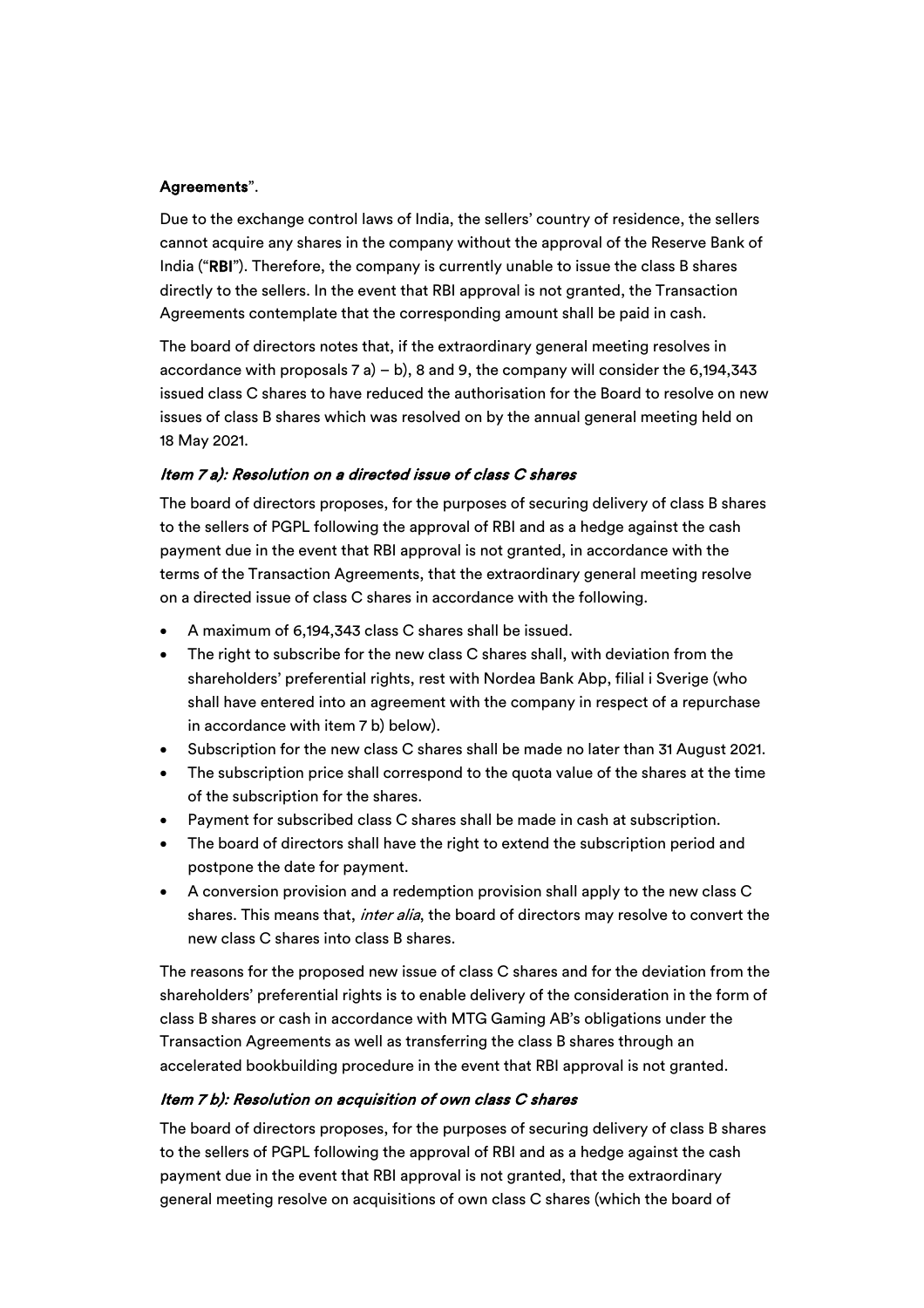directors may resolve to convert into class B shares) in accordance with the following.

- A maximum of 6,194,343 class C shares may be acquired, however only to such extent that, following each acquisition, the company holds a maximum of 10 per cent of all shares in the company.
- Acquisition shall be made through an offer directed to all holders of class C shares.
- The purchase price shall be an amount that corresponds to the quota value of the shares (applicable at the time of the subscription for the shares).
- Payment for acquired class C shares shall be made in cash.
- The class C shares shall be acquired no later than 31 August 2021. The board of directors shall have the right to extend the acquisition period (however not longer than until the next annual general meeting).

# Item 8: Resolution on transfer of own class B shares to the sellers of Playsimple Games Private Limited

The board of directors proposes, for the purpose of securing delivery of shares to the sellers of PGPL following the approval of the RBI, that a maximum of 6,194,343 own class B shares (consisting of the 6,194,343 class C shares issued pursuant to item 7 a) and acquired pursuant to item 7 b) and converted into class B shares) be transferred to the sellers of PGPL in accordance with the following.

- The right to receive class B shares shall, with deviation from the shareholders' preferential rights, be granted to the sellers of PGPL (or one or more entities controlled or designated by such sellers)
- The sellers' right to receive class B shares are conditional upon the approval of the RBI.
- The class B shares shall be transferred not later than by 31 January 2024.
- The class B shares shall be transferred against an aggregate consideration, in accordance with the terms of the Transaction Agreements, consisting either of 74,001 shares in PGPL, equivalent to a current value of USD 83,122,931 (i.e. a current value of the entire PGPL of USD 360,000,000), or an amount in cash equivalent to the price of the class B share on the day before the transfer multiplied with the number of class B shares, however not exceeding USD 83,122,931 for all 6,194,343 class B shares.

The reason for the proposed transfer of own shares and for the deviation from the shareholders' preferential rights is to enable delivery of shares to the sellers of PGPL in accordance with MTG Gaming AB's obligations under the Transaction Agreements.

# Item 9: Resolution on transfer of own class B shares through an accelerated bookbuilding procedure

As the right to acquire class B shares for the sellers of PGPL in accordance with item 8 above is conditional upon the approval of the RBI and it is currently not possible to guarantee that such approval will be granted, there is a risk that the sellers will be unable to acquire the class B shares on the terms contemplated by item 8. For this reason, the board of directors proposes that the extraordinary general meeting resolve on a transfer of own class B shares through an accelerated bookbuilding procedure in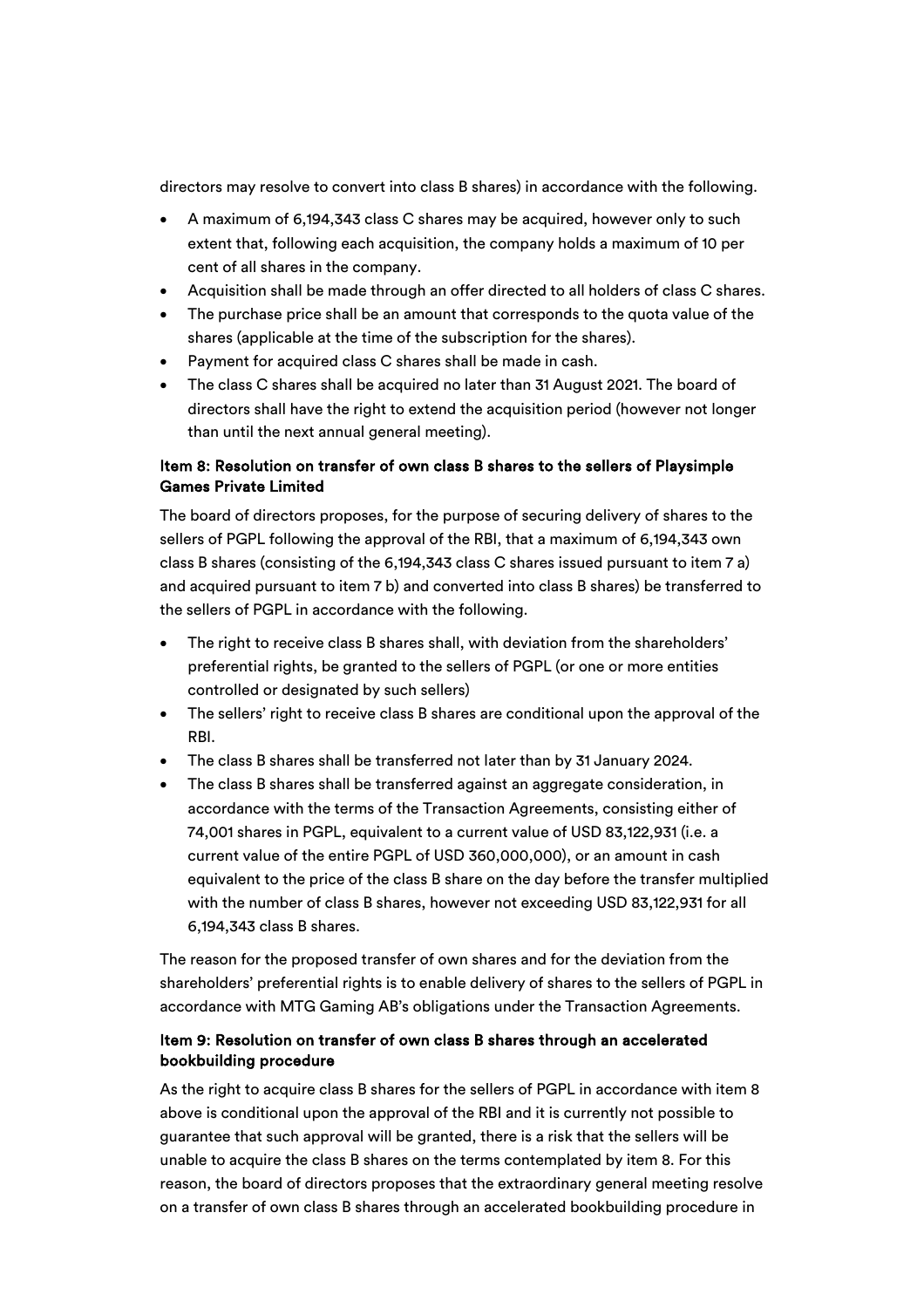accordance with the following.

- The transfer shall only be effected if the sellers of PGPL are not granted the approval from RBI to acquire class B shares on the terms contemplated by item 8.
- A maximum of 6,194,343 class B shares may be transferred.
- The right to acquire class B shares shall, with deviation from the shareholders' preferential rights, be granted to investors willing to acquire shares in an accelerated bookbuilding procedure on market terms.
- The class B shares shall be transferred no later than by 31 May 2024.
- The price for the class B shares shall be determined through the accelerated bookbuilding procedure.

The reason for the proposed transfer of own shares and for the deviation from the shareholders' preferential rights is to fund the cash payment payable under the Transaction Agreements in the event that RBI approval to acquire the class B shares on the terms contemplated by item 8 is not granted.

#### Joint resolution

The board of directors proposes that the proposals under items 7 a)–7 b), 8 and 9 are conditional upon each other and are therefore to be resolved upon as one joint resolution.

## OTHER INFORMATION

#### Special majority requirements

A resolution in accordance with items  $7 a$ ) –  $7 b$ ), 8 and 9 is only valid if supported by shareholders holding not less than two thirds (2/3) of the votes cast as well as the shares represented at the general meeting.

#### **Documents**

Documents that shall be made available prior to the extraordinary general meeting pursuant to the Swedish Companies Act will be made available at the company at Skeppsbron 18, 111 30 Stockholm and at the company's website, www.mtg.com, not later than three weeks prior to the extraordinary general meeting. The documents will also be sent free of charge to shareholders who so request and inform the company of their address. Such a request may be sent to Computershare AB, "EGM of MTG", P.O. Box 5267, SE-102 46 Stockholm or by email to info@computershare.se.

A share register reflecting the shareholdings in the company as of 20 July 2021 and voting registrations of shares registered in the name of a nominee made not later than on 22 July 2021 will be made available at the company at Skeppsbron 18, SE-111 30 Stockholm prior to the extraordinary general meeting.

#### Shareholders' right to request information

Shareholders that wish to request information pursuant to Chapter 7, section 32 of the Swedish Companies Act shall do so by submitting the request in writing by post to Modern Times Group MTG AB (publ), Att. "MTG Legal", P.O. Box 2094, SE-103 13 Stockholm or by email to the company at simon.eliasson@mtg.com, by 18 July 2021 at